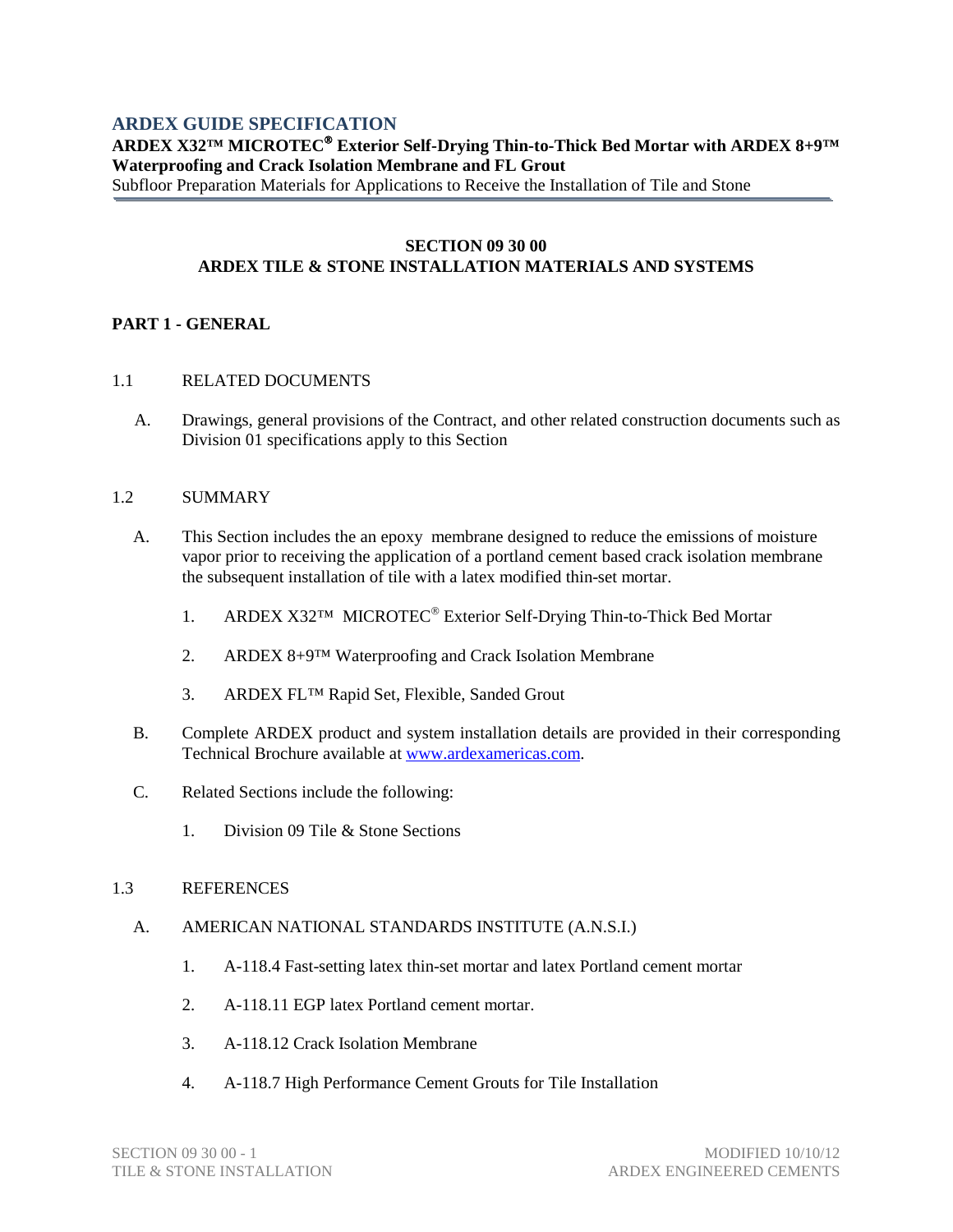- 5. A-108.01 General Requirements for Subsurfaces and Preparations by Other Trades
- 6. A-108.10 Installation of Grout in Tilework
- 7. A-108.5 Installation of ceramic tile with latex thin-set mortar
- 8. A-108.17 Installation of Crack Isolation Membrane
- D. TILE COUNCIL OF AMERICA, INC.
	- 1. Handbook for Ceramic Tile Installation

# E. INTERNATIONAL STANDARDS ORGANISATION (ISO)

1. ISO 13007 – Ceramic Tile-Grouts & Adhesives

#### 1.4 SUBMITTALS

- A. Product Data: Submit manufacturer's product data and installation instructions for each material and product used. Include manufacturer's Material Safety Data Sheets.
- B. Qualification Data: For Installer

#### 1.5 QUALITY ASSURANCE

A. Installation of the ARDEX product must be completed by a factory-trained, certified applicator, such as an ARDEX LevelMaster® Elite or Choice Contractor, using mixing equipment and tools approved by the manufacturer. Please contact ARDEX Engineered Cements (724) 203-5000 for a list of recommended installers.

#### 1.6 DELIVERY, STORAGE AND HANDLING

- A. Deliver products in original packaging, labeled with product identification, manufacturer, batch number and shelf life.
- B. Store products in a dry area with temperature maintained between 50 $^{\circ}$  and 85 $^{\circ}$  F (10 $^{\circ}$  and 29 $^{\circ}$ ) C) and Protect from direct sunlight.
- C. Handle products in accordance with manufacturer's printed recommendations.

#### 1.7 PROJECT CONDITIONS

A. Do not install material below  $50^{\circ}$  F ( $10^{\circ}$  C) surface and air temperatures. These temperatures must also be maintained during and for 48 hours after the installation of products included in this section. Install quickly if substrate is warm and follow warm weather instructions available from the ARDEX Technical Service Department.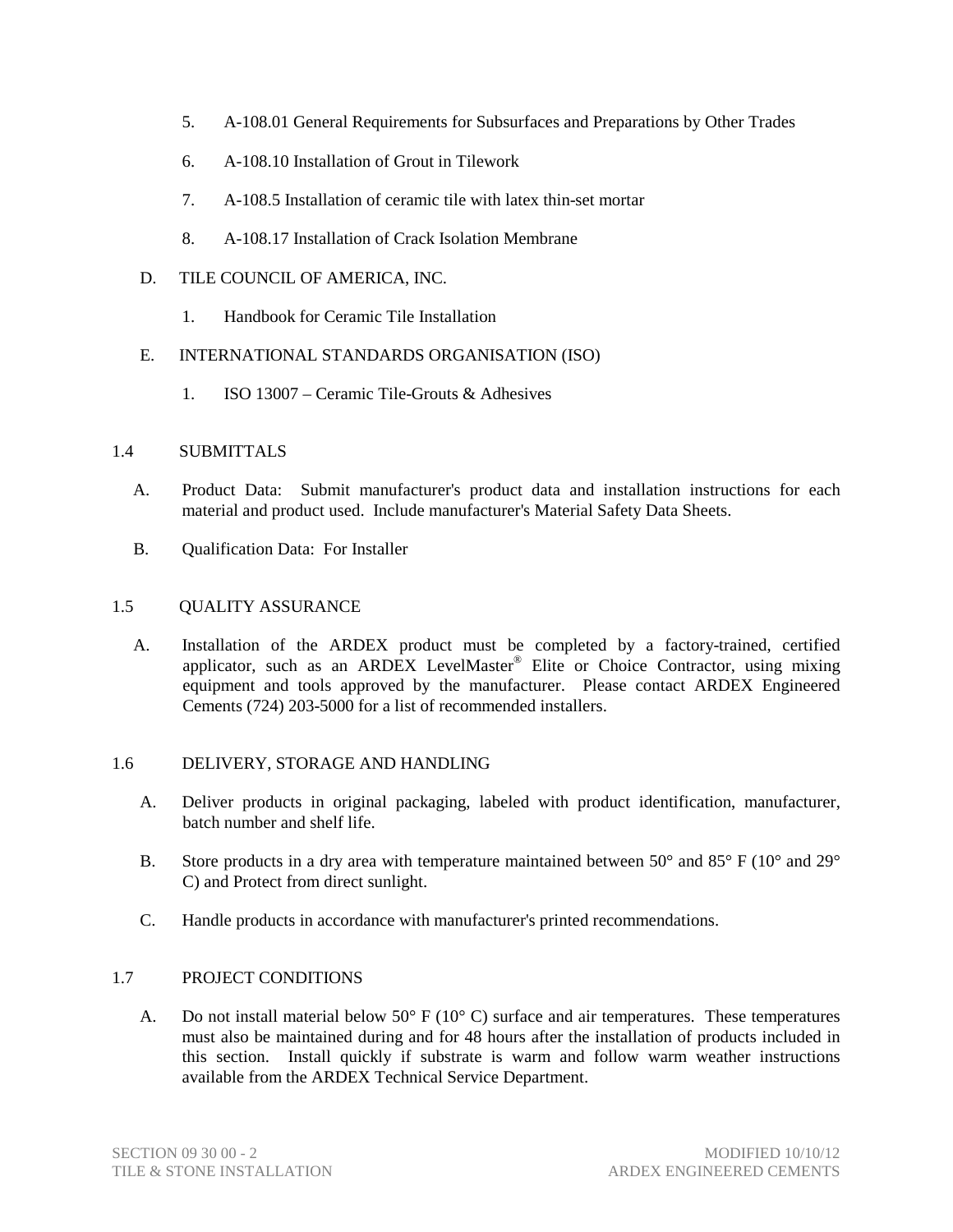# **PART 2 - PRODUCTS**

#### 2.1 THIN-SET MORTAR

- A. Acceptable Products:
	- 1. ARDEX X32™; Manufactured by ARDEX Engineered Cements: 400 Ardex Park Drive, Aliquippa, PA 15001 USA, (724) 203-5000, [www.ardexamericas.com](http://www.ardexamericas.com/)
- B. Performance and Physical Properties: Meet or exceed the following values for material cured at  $70^{\circ}$  F+/-3°F (21° C+/-3°C) and 50% +/-5% relative humidity:
	- 1. Open Time: up to 20 Minutes
	- 2. Pot Life: Up to 60 minutes
	- 3. ISO 13007: EN C2 FT E S1
	- 4. Thin Set: Meets or Exceeds ANSI A 118.11 & ANSI A 118.4

#### 2.2 WATERPROOFING/CRACK ISOLATION MEMBRANE

- A. Acceptable Products:
	- 1. ARDEX 8+9™; Manufactured by ARDEX Engineered Cements: 400 Ardex Park Drive, Aliquippa, PA 15001 USA, (724) 203-5000, [www.ardexamericas.com](http://www.ardexamericas.com/)
- B. Performance and Physical Properties: Meet or exceed the following values for material cured at  $70^{\circ}$  F+/-3°F (21° C+/-3°C) and 50% +/-5% relative humidity:
	- 1. Pot Life: 45 Minutes
	- 2. Coats: 2.
	- 3. Dry Time: 1 hr. coat 1, 2-hr coat 2
	- 4. Accepts Tile: Within 90 minutes
	- 5. VOC Content: 0 g/L (calculated)
	- 6. Flood Test: Beign 4 hours afer second coat has been applied
	- 7. Waterproofing and Crack Isolation: Meets or Exceeds ANSI A 118.10 and A 118.10

# 2.3 GROUT

- A. Acceptable Products:
	- 1. ARDEX FL™ Sanded Grout; Manufactured by ARDEX Engineered Cements: 400 Ardex Park Drive, Aliquippa, PA 15001 USA, (724) 203-5000, [www.ardexamericas.com](http://www.ardexamericas.com/)
- B. Performance and Physical Properties: Meet or exceed the following values for material cured at 70° F+/-3°F (21° C+/-3°C) and 50% +/-5% relative humidity:
	- 1. Pot Life: 30 minutes
	- 2. Working Time: 30 minutes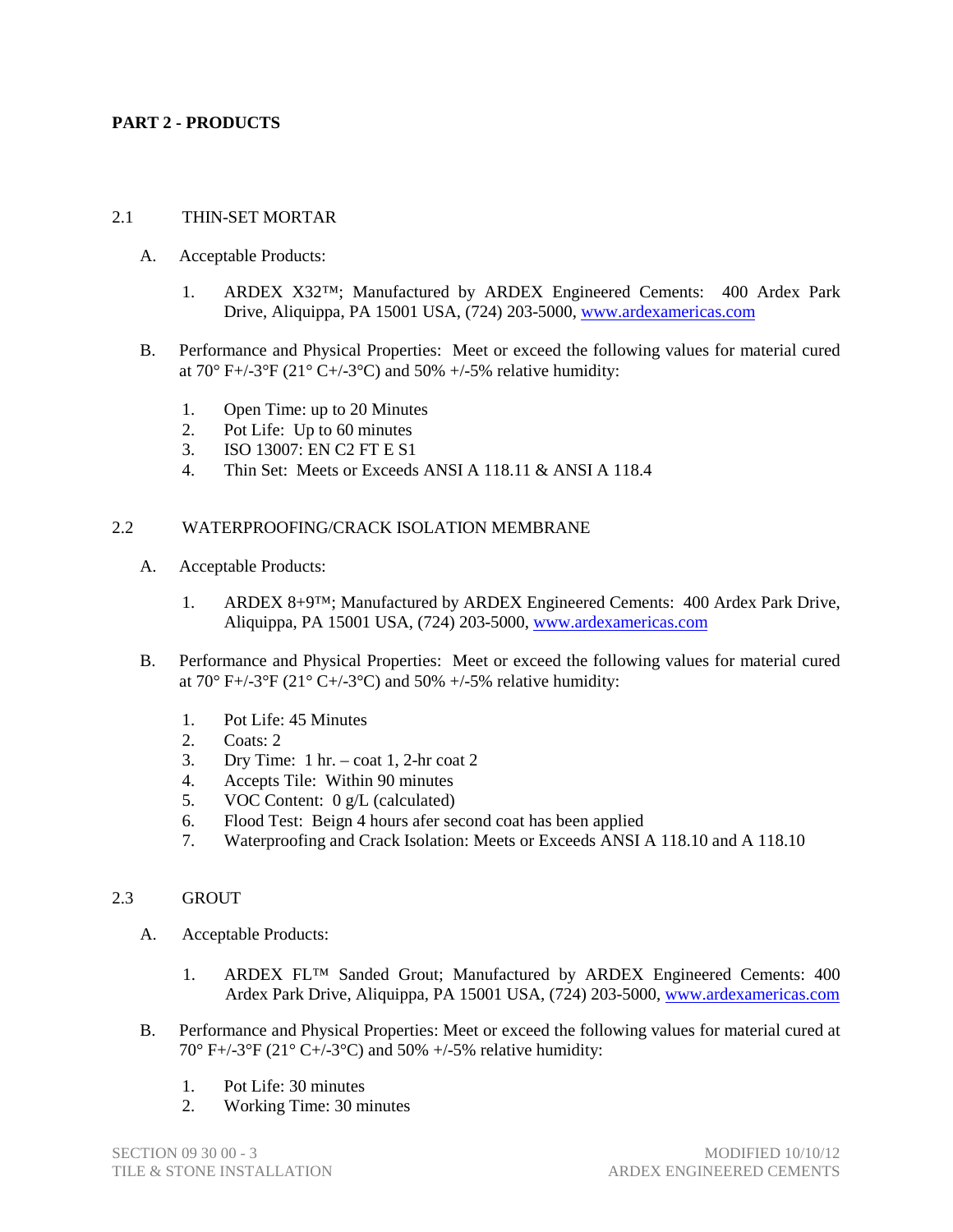3. Open to Traffic: 90 minutes

# **PART 3 – EXECUTION**

#### 3.1 PREPARATION

- A. Subfloors: Prepare substrate in accordance with manufacturer's instructions.
	- 1. Prior to proceeding please refer to ANSI A 108.01 "General Requirements for Subsurface" and the TCNA's "Handbook for Ceramic Tile Installation" for detailed information. Substrate and ambient temperatures must be a minimum of  $50^{\circ}$ F (10 $^{\circ}$ C).
	- 2. All subfloors must be clean and completely free of all contaminants, including dust, oil, grease, wax, sealers, paint, varnish, etc. Prepare floor as required by mechanical means. Do not use chemicals to clean the floor.
- B. Joint Preparation:
	- 1. Moving Joints Expansion joints must be provided over existing moving joints and cracks, and where substrate materials change composition or direction per ANSI A108 AN-3.7. A flexible sealing compound such as ARDEX ARDISEAL™ Rapid Plus may be installed.
	- 2. Saw Cuts and Control Joints fill all non-moving joints with ARDEX ARDIFIX™ Joint Filler, as recommended by the manufacturer.

# 3.2 APPLICATION OF WATERPROOFING AND CRACK ISOLATION COMPOUND

- A. Examine substrates and conditions under which materials will be installed. Do not proceed with installation until unsatisfactory conditions are corrected.
- B. Coordinate installation with adjacent work to ensure proper sequence of construction. Protect adjacent areas from contact due to mixing and handling of materials.
- C. Install Waterproofing and Crack Isolation Compound
	- 1. Reference A-108.13 Installation of Waterproofing Membranes and A-108.17 Installation of Crack Isolation Membrane
	- 2. Comply with manufacturer's printed instructions for mixing of material, installation, and cure. For questions contact the ARDEX Technical Services Department at (724) 203- 5000.
- D. Install Tile with Thin-Set Mortar
	- 1. Install tiles following the general office outline procedure set forth in ANSI A108.5.